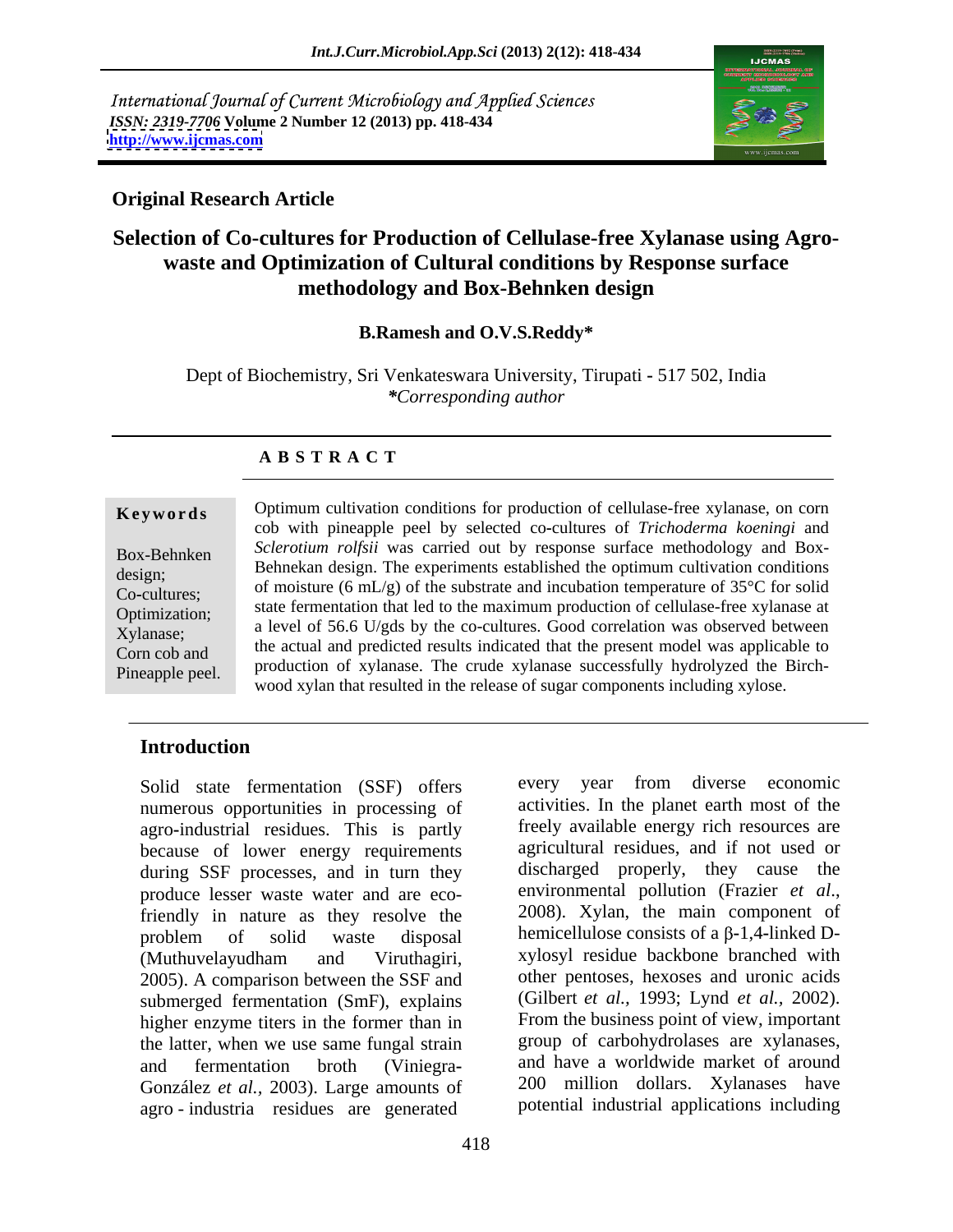biofuel production from hydrolysis of lignocelluloses to fermentable sugars, making of bread and clarification of juice consider (Selvendran *et al.*, 1985). and beer due to these commercial reasons Recently the bioprocess optimization was (Rao *et al.,* 2002). Xylanases are also done in many statistical experimental essential to improving the nutritional quality of animal feed (Gilbert *et al.,* of the easy and suitable methods for 1993). Thermostable cellulase**-**free identifying the effect of individual alkaline xylanases can be used in the prebleaching of kraft pulps, in order to replace up to 20–30% of the chlorine without difficulty. Factorial design required to achieve a target pulp optimization and response surface brightness (Viikari *et al.,* 1993) and methodology fulfill this requirement. RSM consequently reduce by up to 50% the chloroorganics that are known to form toxic dioxins in the effluent. Many effects of different variables and to microorganisms including bacteria, yeast, actinomycetes and filamentous fungi processes (Pandey *et al.,* 1999). This produce xylanase (Eriksson *et al.*, 1980). The method has been successfully applied to Filamentous fungi such as *Aspergillus spp.* The optimize (time, pH, wheat bran) xylanase and *Trichoderma spp*. are of particular interest, because they can excrete higher levels of xylanase than yeast and bacteria (Subramaniyan *et al.,* 2002). As an cultures and optimize conditions for higher agricultural by**-**product, corncob is an ideal raw material for producing xylo oligosaccharides (XOS) because its hemi**-** parameters including moisture, time, cellulose content is the highest among all of the agricultural byproducts (Yang *et al.,* variables in the medium were obtained by 2004). Xylan (28%) and xylose (23%) is a RSM. Probably this is the first report on rich source of structural component in the co-culture fermentation and their corncobs, exists in the form of xylan- optimization for production of xylanse. corncobs, exists in the form of xylan optimization for production of xylanase. lignin complex molecules. It has been shown that xylan is connected with lignin by covalent bonds (Dekker *et al*., 1976; Francis *et al.,* 2003) and might be connected with other polysaccharides such as pectin by certain chemical bonds Corn cob and pineapple peel were (Dekker *et al.,* 1976; Sarra *et al.,* 1993).

Statistical interpretation techniques can be different particle sizes of 0.5, 1.0, 1.5, 2.0, used to check the importance of individual factors, the aptness of this operative form and acuteness of the response to each factor (Mandels *et al.,* 1969). The classical in the polythene covers and stored at room method of 'one-variable-at-a-time' temperature. bioprocess design may be adequate in

some directions, but if the combined effect of all involved factors is needed, it fails to consider (Selvendran *et al.,* 1985). Recently the bioprocess optimization was design methods. Among them, RSM is one variables and for searching the optimum conditions for a multivariable system without difficulty. Factorial design optimization and response surface is a group of statistical and mathematical techniques generally used to determine the optimize several biotechnological method has been successfully applied to optimize (time, pH, wheat bran) xylanase production (Cao *et al.,* 2008).

The aim of this work was to select co production of xylanase under SSF using statistical methods. The optimum temperature and inoculum as cultural co**-**culture fermentation and their

# **Materials and Methods**

## **Preparation of substrate**

collected from agro-fields and fruit market in around Tirupati (India) and processed to 2.5 and 3.0 mm and washed with distilled water twice and dried at  $70^{\circ}$ C for 8 h in the oven. Processed substrates were collected temperature.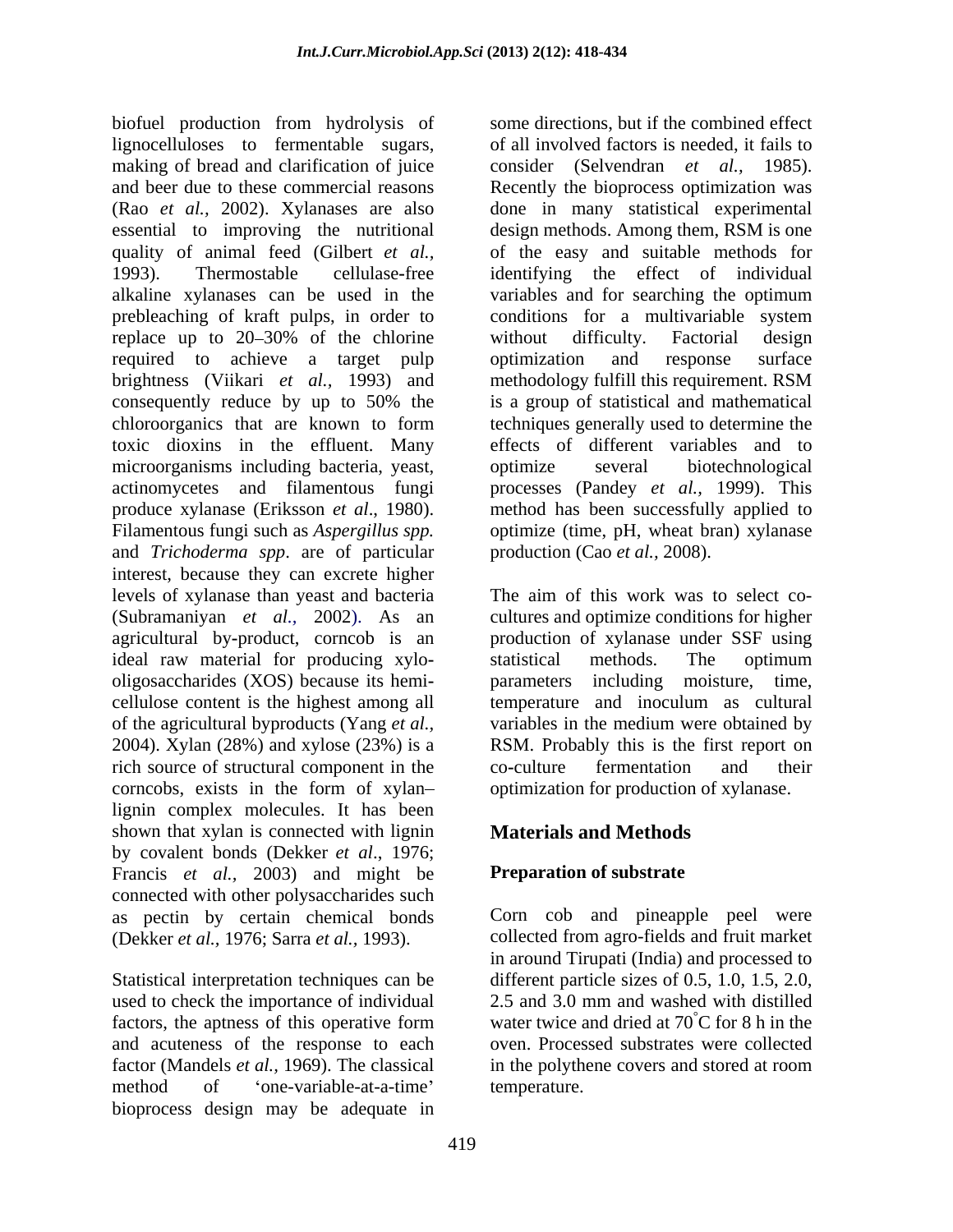morphological features (Frazier *et al.,*

Isolated twenty fungal strains are used to test the mutualism between the fungal extract agar and PDA were used. Sterile of 50 mM citrate buffer pH 5.0 under culture medium, and kept in a sterile and incubated in the B.O.D incubator for 7 days. Middle straight line was drawn on the bottom of each Petri dish in order to **Enzyme assays** examine the crossing point of cultures that coincide with each other. X**y**lanase and cellulase activities were

containing (g  $L^{-1}$ ): Glucose, 10.0; KH<sub>2</sub>PO<sub>4</sub> 2.0; MgSo<sub>4</sub>.7H<sub>2</sub>0, 0.5; CaCl<sub>2</sub> 0.2; NH<sub>4</sub>Cl, carried out at room temperature on a rotary shaker (120 rpm) for 4 days to get a fungal unit (pellets) suspension. **Xylan degradation by co-culture** 

## **Xylanase production medium and SSF**

Erlenmeyer conical flasks (250 mL)

**Microorganisms Microorganisms containing corn cob with pineapple peel to** *Trichoderma koeningi* and *Sclerotium* medium (15 mL) of following composition *rolfsii* were isolated from the sorghum  $(g/L)$ :  $KH_2PO_4$ , 1.6;  $(NH_4)_2SO_4$ , 1.4; dumping waste on potato dextrose medium  $CaCl<sub>2</sub> 2H<sub>2</sub>O$ , 0.4; MgSO<sub>4</sub><sup>-7H<sub>2</sub>O, 0.6; urea,</sup> (PDA). The isolates were identified on the 0.2; Proteose peptone, 0.25; yeast extract, basis of cultural characteristics and 0.2; and trace metal solution, 1 mL 2008).  $ZnSO_4$ <sup>7</sup>H<sub>2</sub>O, 3.34; CoCl<sub>2</sub> 2H<sub>2</sub>O, 1.5 mg/ **Screening for mutualism between the fungal strains** 1.25 mL of each of conidial suspension growth in Petri plates. Two types of temperature for 7 days. Thereafter, the common fungal culture media like Malt enzyme was extracted by adding 100 mL Petri dishes were prepared with 15 mL of shaking at 150 rpm on a rotary shaker and laminar flow chamber under UV light until resultant slurry was filtered through a it is solidified. Whatmann filter paper muslin cloth and centrifuged at  $10,000 \times g$ discs having the inoculum from the initial for 10 min, and the supernatant was stored cultures were transferred to Petri dishes at 4ºC as crude enzyme solution for further act as a carbon source (5 g) and basal  $[FeSO_47H_2O, 3; MnSO_47H_2O, 4.6;$ .7H2O, 4.6 ;  $2H_2O$ , 1.5 mg/ L], Tween 80, 1 mL and p H adjusted to 5.6, were sterilized at 121ºC for 20 min, was transferred to sterilized flask. The moisture content (60-70%) in each flask was maintained and incubated at room of 50 mM citrate buffer pH 5.0 under at 30°C for 30 min., for three times. The analysis.

## **Enzyme assays**

**Inoculum preparation** according to the procedures described by After completion of screening, the selected 1987, respectively, at 50°C. Reducing co-cultures were employed for xylanase sugars estimation was carried out by using production. For the preparation of 3, 5 dinitrosalicylic acid method (Miller inoculum, the fungi were grown on broth 1959). One unit is defined as that amount ): Glucose, 10.0;  $KH_2PO_4$ , of enzyme which liberates 1 µmole 0.10 and thiamine, 0.001. After case may be, per min. Enzyme activity inoculation with cultures, incubation was was expressed as units per gram of the dry determined spectrophotometrically Mandels and Weber 1969; Tan *et al.,* equivalent of glucose or xylose, as the weight of substrate (gds).

# **xylanases**

Xylan from Birch wood was used as a source substrate for confirmation of xylan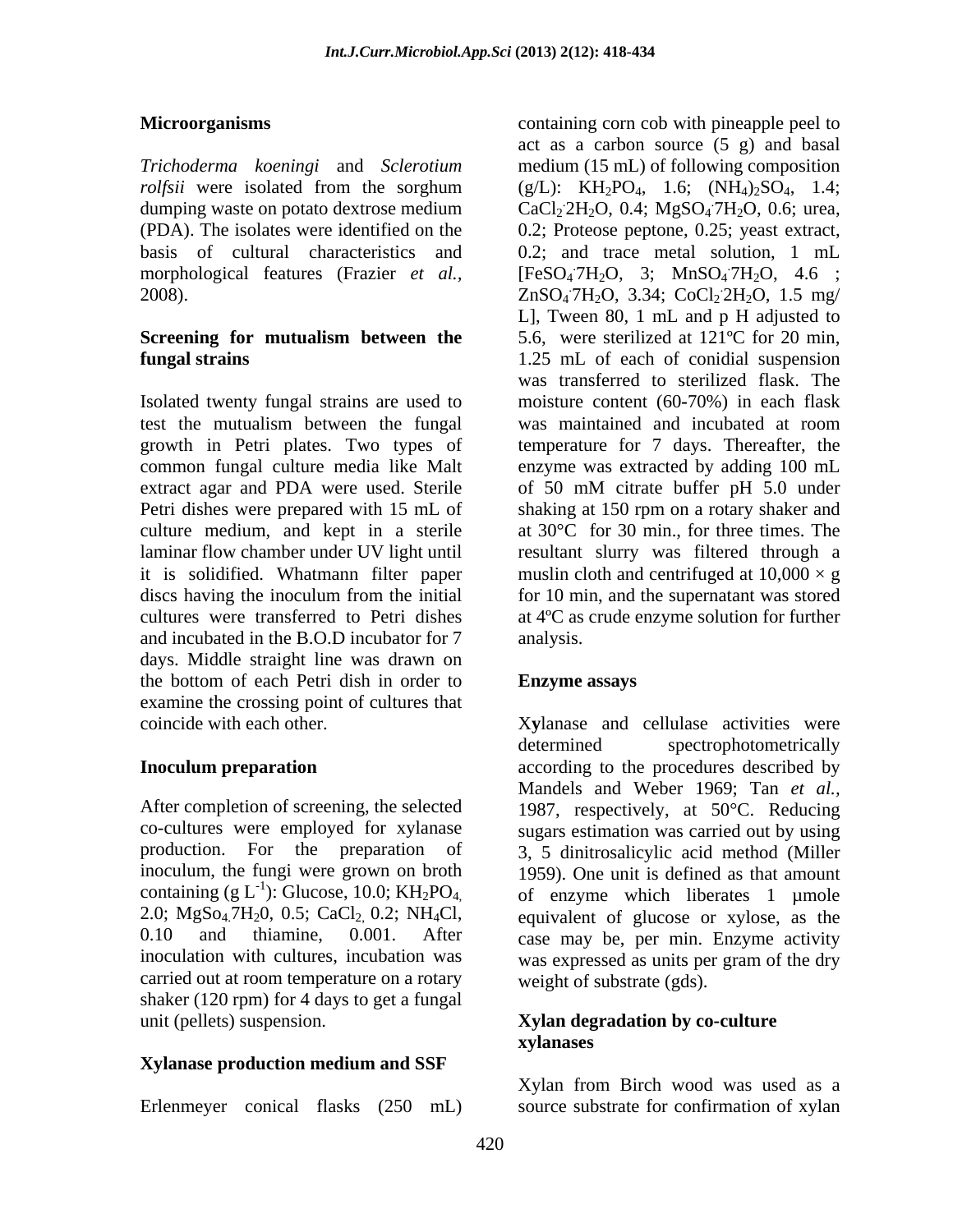degradation process. Reaction mixture in the Eppendorf tubes contained as follows: experimental combinations is 2h+2h+n0, sample of the xylan 10 mg per ml in 25 mM Tris**-**HCl buffer, pH 7.0 and crude xylanase sample 0.4 U/mL. Control tubes repetitions of the experiments at the centre were prepared with xylan without crude point. This dependent variable was xylanase and incubated at  $70^{\circ}$ C in a expressed individually as a function of the thermostatic water bath for 3 h. The independent variablesknown as response hydrolysis reaction was terminated by function. Independent process parameters cooling the reaction mixture on ice in quantitative form are represented by followed by centrifugation at 10000 rpm RSM (Box and Behnken 1960). Table 1 for 15 min at  $4^{\circ}$ C and the supernatants were qualitatively analyzed. coded settings and the experimental design

# **chromatography (HPLC)**

A HPLC system (LC-10A HPLC Series, Shimadzu) Equipped with a pump system, a refractive index detector (RID**-**10A) for sugar analysis, and a UV/Vis detector (SPD**-**20A) monitored at 210 nm, was used for the analysis of sugars experimental coded variables, (Table 3, 4), simultaneously on an Aminex HPX**-**87H column (300×7.8 mm) (Bio**-**Rad) kept at 55°C. The analytical conditions used were as follows: flow  $0.3$  mL min<sup>-1</sup>, eluent  $\frac{1}{1}$  olympt , eluent 0.045N H<sub>2</sub>SO<sub>4</sub> with 6% acetonitrile (v/v).  $X_i = 2(a_i - b_i)$  (2)  $Xylose,$  xylobiose, xylotriose,  $\delta_i$ xylotetratose, xylopentaose and xylohexaose were eluted their gradient and their retention times were compared with the standards. of highest and the lowest variables, value

The experimental design and statistical analysis were performed on Box-Behnken design with quadratic model was 4 quadratic  $(X_i^2)$ , 6 interaction  $(X_i X_j)$  and employed to study the combined effect of  $\beta_0$  block term used. The overall second four independent variables namely order polynomial mathematical four independent variables namely order polynomial mathematical Moisture  $(X_1, \text{ml/L})$ , Time  $(X_2, \text{h})$ , Temperature  $(X_3, {}^{\circ}C)$  and Inoculum  $(X_4, \text{h})$ Temperature  $(X_3, {}^{\circ}C)$  and Inoculum  $(X_4, \text{ variables, i.e. Moistur, Time, Temperature} )$ <br>% for the dependent variable such as and Inoculum can be approximated by the xylanase (U/gds) production using quadratic Eq. (3). response surface analysis method using Design**-**expert 8.0.7.1 (Stat**-**Ease, USA)

°C and the supernatants shows the actual levels correlative to the **High - performance liquid**  a second**-**order polynomial regression trial version software. The total number of where h is the number of independent variables and n0 is the number of RSM (Box and Behnken 1960). Table 1 appropriately. This design is interpreted by model as follows:

$$
\mathbf{Y} = \beta_0 + \Sigma \beta_i \mathbf{X}_i \Sigma \beta_{ii} \mathbf{X}_i^2 + \Sigma \beta_{ij} \mathbf{X}_i \mathbf{X}_j \quad (1)
$$

Where Y is the predicted response,  $\beta_0$  is the response function;  $X_i$  and  $X_j$  are respectively. These coded variables are related to uncoded variables using the following relationship equation.

$$
X_i = \frac{2(a_i - b_i)}{\delta_i} \quad (2)
$$

**Experimental design** highest and lowest variable value of  $a_i$ . Where  $a_i$  is the variable value in actual units of the *i*th observations,  $b_i$  is the mean is the mean of  $a_i$  and  $d_i$  is the difference between the highest and lowest variable value of  $a_i$ .<br>The variable based on the above relationship Eq. (2) is given in Table 1. A regression model containing 4 linear  $(X_i)$ , ), 6 interaction  $(X_i X_j)$  and  $_0$  block term used. The overall second order polynomial mathematical relationship of the response  $Y_1$  and four variables, i.e. Moistur, Time, Temperature and Inoculum can be approximated by the quadratic Eq. (3).

$$
Y = \beta_0 + \beta_1 X_1 + \beta_2 X_2 + \beta_3 X_3 + \beta_4 X_4 + \beta_5
$$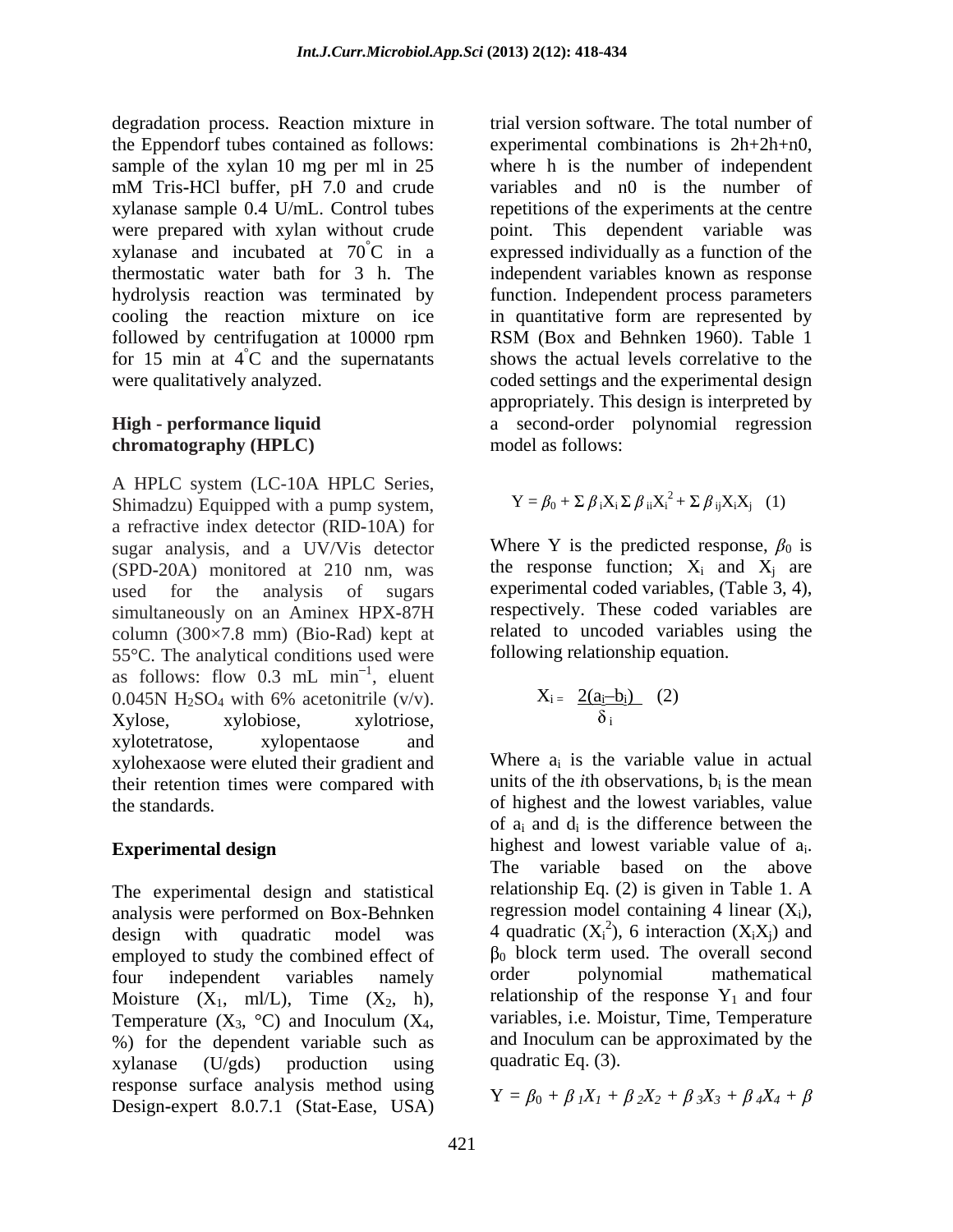$\int_1^1 (X_1^2 + \beta_{22} X_2^2 + \beta_{33} X_3^2 + \beta_{44} X_4^2 + \beta$  fungal strains were grown in the plates  $I_12X_1X_2 + \beta I_3X_1X_3 + \beta I_4X_1X_4 + \beta I_5X_1X_5 + \beta I_5X_2$ 

Where Y is the predicted response variable,  $X_1$ ,  $X_2$ ,  $X_3$  and  $X_4$  are certain monocultures and their independent variables,  $b_0$  is the offset combinations could produce higher term,  $b_1$ ,  $b_2$ ,  $b_3$ ,  $b_4$  and  $b_5$  are linear effects,  $b_{11}$ ,  $b_{22}$ ,  $b_{33}$  and  $b_{44}$  are squared effects, and  $b_{12}$ ,  $b_{13}$ ,  $b_{14}$ ,  $b_{15}$ ,  $b_{23}$  and  $b_{24}$  are interaction terms. The significance of all terms in the polynomial functions were assessed statistically using F-value at a cellulases. probability (*P*) of 0.001, 0.01 or 0.05. The regression coefficients were then used to regression models. The response surface information about a few variables graphs were generated by keeping one variable constant at the center point and varying the other variables within the

i.e. Moisture (2**-**10 mL/L), Time (48**-**192 h), Temperature (20**-**50°C) and Inoculum (2-6%) were taken for optimization and<br>for magaining the appropriate estimation of maximum and minimum levels of for measuring the enzymatic activities. The design was applied for selection range and movemum and movemum and movemum and movemum and movemum and movemum and movemum and movemum and movemum and movemum and movemum and movemum and movemum and movemum and movemum of each variable (minimum and maximum) as shown in Table 2. Total 29 experiments<br>were decised by the model and cultivation conditions for xylanase were designed by the model and performed (Table 3) in triplicate. The obtained results in the performed assays, executed in terms of xylanase production<br>on exercise were carried out (1able 3). The<br>variables such as moisture, time, on corncob with pineapple peel have been recorded.

screened, only four strains (*Trichoderma oxysporum*) were to grow effectively on the PDA than the MEA plates. Screened

 $2^2 + \beta_{33}X_3^2 + \beta_{44}X_4^2 + \beta$  fungal strains were grown in the plates  $23X_2X_3 + \beta 24X_2X_4$  (3) suppress the co-strains indicating that sympathetically did not overlap or these strains are having capacity to grow in mixed cultures. The Table 1 shows that certain monocultures and their combinations could produce higher amounts of cellulose-free xylanase than the other co**-**cultures and monocultures. Guiterrez**-**Correa *et al*., (1999) used *Trichoderma reesei* and *Aspergillus niger* as mixed cultures for production of cellulases.

generate response surface graphs from the culture is designed to provide in-depth experimental range.<br>
have stated that xylanase production from The experimental design for the variables,<br>  $Bacillus$  circulans D1, independent<br>
variables of cultivation time, xylan **Result and Discussion Result and Discussion Screening of mutualism in fungal** summarized results. The effect of each **strains** factor and their interaction were analyzed Among the twenty fungal isolates and  $X^2$  test as appropriate to the *koeningi* and *Sclerotium rolfsii; Aspergillus foetidus* and *Fusarium*  optimization of co**-**culture cultivation Optimization of cultural variables for the enhanced production of xylanase by co culture is designed to provide in-depth information about a few variables identified, during the screening as having the greatest impact on performance of statistical methods. Bocchini *et al.,* (2002) *Bacillus circulans* D1, independent variables of cultivation time, concentration and their interactions have significant effects. Table 2 shows the maximum and minimum levels of independent variables chosen for trials in Box**-**Behnken design. RSM based on the Box**-**Wilson, which was used to optimize cultivation conditions for xylanase production, 29 experimental runs with different combinations of four factors and four levels were carried out (Table 3). The variables such as moisture, time, temperature and inoculum that influence xylanase production in co**-**culture fermentation were investigated using RSM. Table 2 and 3 represent the using the analysis of variance (ANOVA) experimental design being used. The calculated regression equation for the conditions for the production of xylanase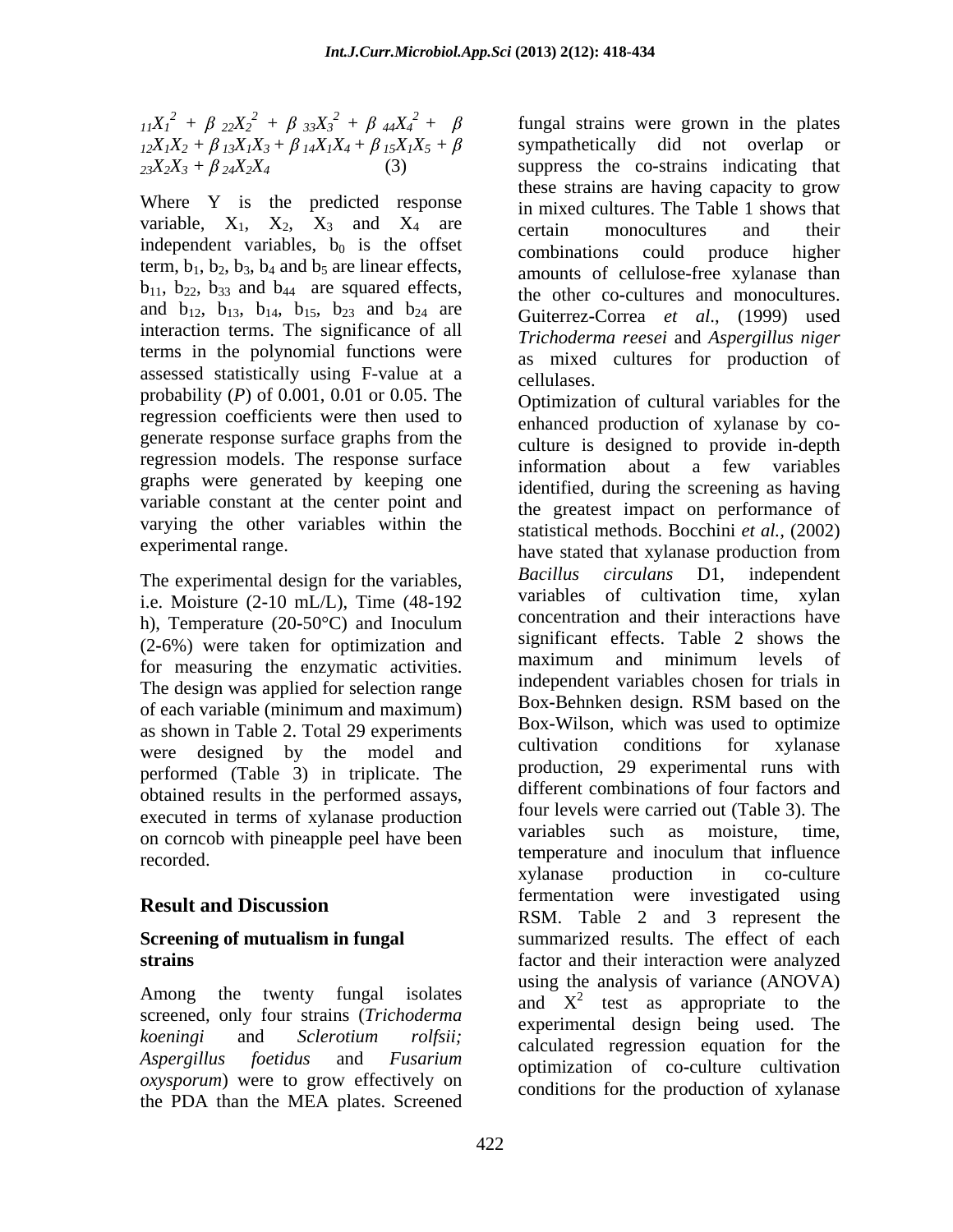$(X_1, mL/L)$ , Time  $(X_2, h)$ , Temperature  $(X_3, \text{°C})$  and Inoculum  $(X_4, \text{°6})$ . By al., 1959; Muthuvelayudham *et al.*, 2003) second order polynomial equation was xylanase production, the value of shown as below: indicates that only 8.97% of the total

The predicted levels of xylanase interaction also  $X_1$  and  $X_3$  had significant production in corn cob with pineapple peel influence on xylanase production on substrate using the above equations are given in Table 4 along with experimental data. Several indicators were used to evaluate the adequacy of the fitted model. The  $R^2$  value for the response variables Identification of released degradation was higher than 0.90, indicating that products from xylan by xylanase was regression model explained the reaction obtained by the HPLC (Figure 1). Xylose well. The quadratic regression model and other six sugars were detected in the illustrate that Equation 4 are highly reaction mixture treated by crude significant statistical models for co-culture xylanase. Xylotriose was the main sugar in xylanase production responses in the corn the mixture from Birchwood xylan. Figure cob with pineapple, as it was evident from 1 clearly indicates that crude xylanase the Fisher's F-test with a very low having the capacity to degrade the xylan probability value  $[(P \text{ model} > F) = 0.0001]$ .

The economics of a biocatalytic process clearly indicates that the cost of enzymes is one of the main factors that determine **Optimization** the feasibility of the process, and it can be reduced by finding optimum conditions for The response surface plots showed the their maximum production (Kulkarni *et al.,* 1999). In order to minimize the inoculum on xylanase in corncob with enzymes production cost, perceivable pineapple peel substrate. The results progress has been made in strain represent that xylanase production reached

 $(Y_1, U/gds)$  is a function of the Moisture development, optimization of culture applying multiple regression analysis on and archetypal the fermentation process. the experimental data, the following From the regression model  $(Y_1)$  of found to explain the xylanase production determination of coefficient  $(R^2=0.9203)$ Co**-**culture xylanase (U/gds) model. Haaland (1989) tells generally a  $Y_{1} = 37.50 + 1.65X_1 - 1.61X_2 + 4.39X_3 +$  higher than 0.9 is considered to have a  $3.55X_4$   $-3.63X_1^2$   $-3.27X_2^2$   $+0.75X_3^2$  very high correlation. Among the model  $1.58X_4^2 + 15.37X_1X_2 - 7.85X_1X_3 - 5.87X_1X_4$ - terms  $X_1$  and  $X_3$  were significant with a  $1597X_1X_5 - 10.63X_2X_3 + 1X_2X$  (4). probability 99% and  $X_4$  is significant with conditions, mode of cultivation (Miller *et al.,* 1959; Muthuvelayudham *et al.,* 2003) xylanase production, the value of  $2^2=0.9203$ ) indicates that only 8.97% of the total variations were not explained by the regression model having an  $\mathbb{R}^2$  value 2  $\omega$ value and the set of the set of the set of the set of the set of the set of the set of the set of the set of the set of the set of the set of the set of the set of the set of the set of the set of the set of the set of the probability 99% and  $X_4$  is significant with a probability of 95% (Table 3). In the corncob with pineapple peel.

# **Xylan degrading products**

value for the response variables Identification of released degradation **Co-culture xylanase production** obtained as the peaks of the degradation 1 clearly indicates that crude xylanase substance. In the control reaction mixture tubes, xylan degradation products were not products did not appear in the HPLC chromatogram.

# **Optimization**

effect of moisture, time, temperature and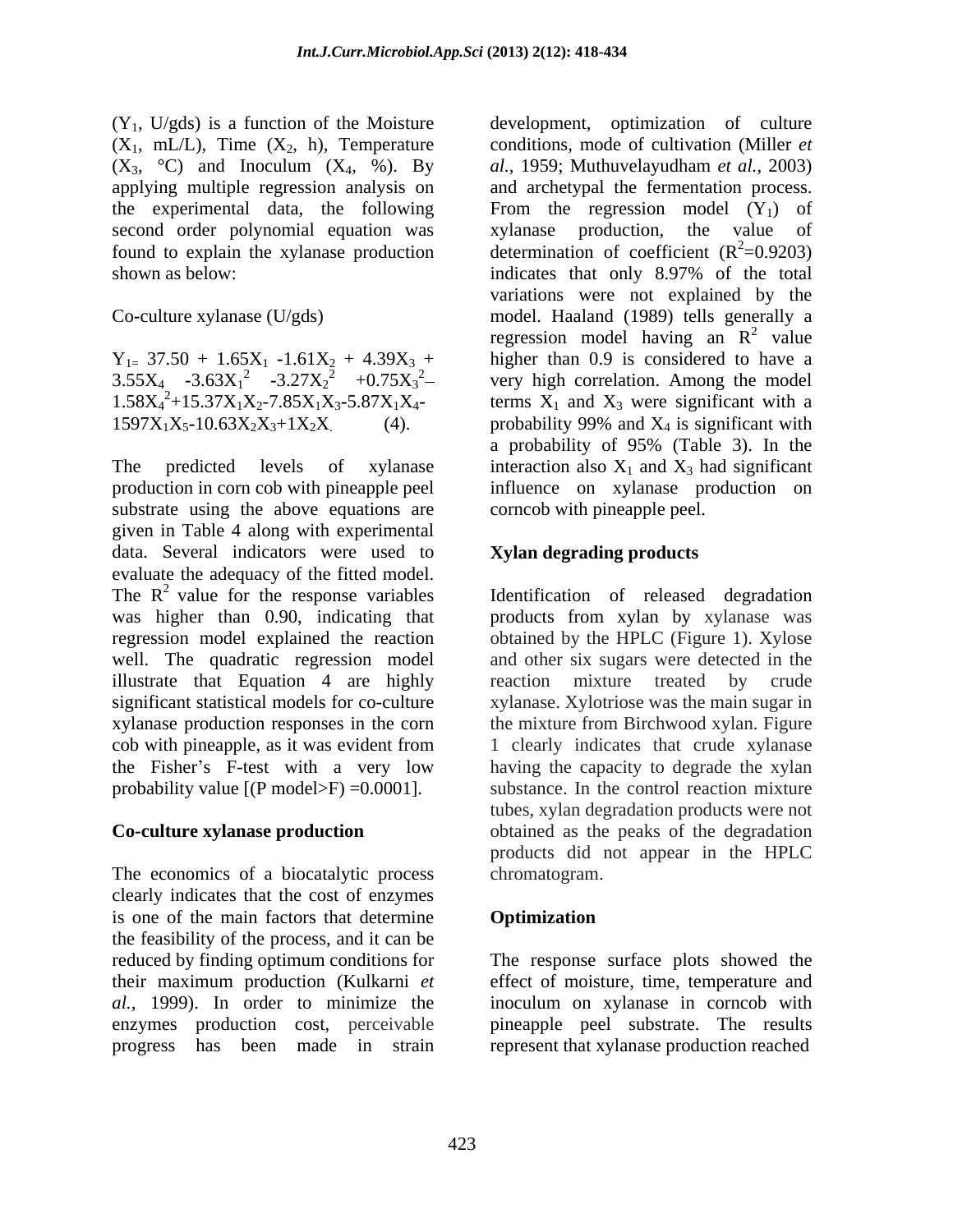| Organism                                      | <b>Xylanase</b> | <b>Cellulase</b>         |
|-----------------------------------------------|-----------------|--------------------------|
|                                               | (U/gds)         | $\bigcup$ (U/gds)        |
| Aspergillus foetidus (A)                      | 23.8            | <b>ND</b>                |
| $Trichoderma koeningi (B)$ 27.3               |                 | $\overline{\mathsf{ND}}$ |
| <i>Fusarium oxysporium</i> (C) $\boxed{13.4}$ |                 | $\overline{\mathsf{ND}}$ |
| Sclerotium rolfsii (D)                        | 24.9            | $\overline{\mathbf{N}}$  |
| $A+B$                                         | 19.2            | ND                       |
| A+C                                           | 39.5            | <b>ND</b>                |
| $A+D$                                         | 28.2            | <b>ND</b>                |
| $B+C$                                         | 16.7            | <b>ND</b>                |
| $B+D$                                         | 56.6            | <b>ND</b>                |
| $C+D$                                         | 25.4            | ND                       |
|                                               | $\mathbf{v}$    |                          |

**Table.1** Selection of co**-**cultures for production of xylanase on corncob and pineapple waste

ND=Not detected

**Table.2** Coded and actual values of the factors in Box**-**Behnken design

| <b>Factor</b>          | <b>Name</b>                 |              |                                | Units   Minimum   Maximum | Low            |      | $\mid$ High $\mid$ Mean $\mid$ Dev. | Std.  |
|------------------------|-----------------------------|--------------|--------------------------------|---------------------------|----------------|------|-------------------------------------|-------|
|                        | Moisture                    | $\mathbf{H}$ |                                |                           |                |      |                                     | 2.57  |
|                        | $\lceil \cdot \rceil$       |              |                                |                           |                |      | 120                                 | 46.32 |
|                        | Temperature                 |              |                                |                           |                |      |                                     | 9.65  |
| . D.                   | Inoculum                    |              |                                |                           |                |      |                                     |       |
| <b>Response</b>   Name |                             | Units        | $Obs^*$                        | Minimum                   | Maximum   Mean |      | $\parallel$ Std. Ratio              |       |
|                        |                             |              |                                |                           |                |      | Dev.                                |       |
|                        | $V_{V}$ lanese<br>AVIALIASC | )/gas        | ാറ<br>$\overline{\phantom{a}}$ | 12.7                      | 56.6           | 34.3 | $12.88$   $4.45$                    |       |

 $Obs^* = Observed$  run values

its maximum point in the moisture and inoculum that influence the xylanase temperature with time optima. Response production. surface models have the capability to cultures. For xylanase, comparison of the indicated that these data are in reasonable agreement (Figure 2). The response incubation temperature of  $35^{\circ}$ C, is resulting response surface plots show moisture with time, temperature and

production.

indicating the direction in which to change Figure 6 and 7 show the interactive effect the optimum cultural variables in order to of time with temperature and inoculum. maximize the xylanase production in co**-** Figure 8 shows the interactive effect of predicted values and actual values clearly xylanase production was achieved at surface curves are plotted to explain the presented in Figure 3 which shows that interaction of the variables and to there is significant interaction between determine the optimum level of each these two factors and high xylanase variable for maximum response. The activity occurs when these two factor are (Figure 3, 4 and 5) the interactive effect of minimum production of xylanase obtained temperature and inoculum. The highest moisture level 6 mL/g of the substrate and incubation temperature of  $35^{\circ}$ C, at their highest optimum levels. The under the optimization of cultural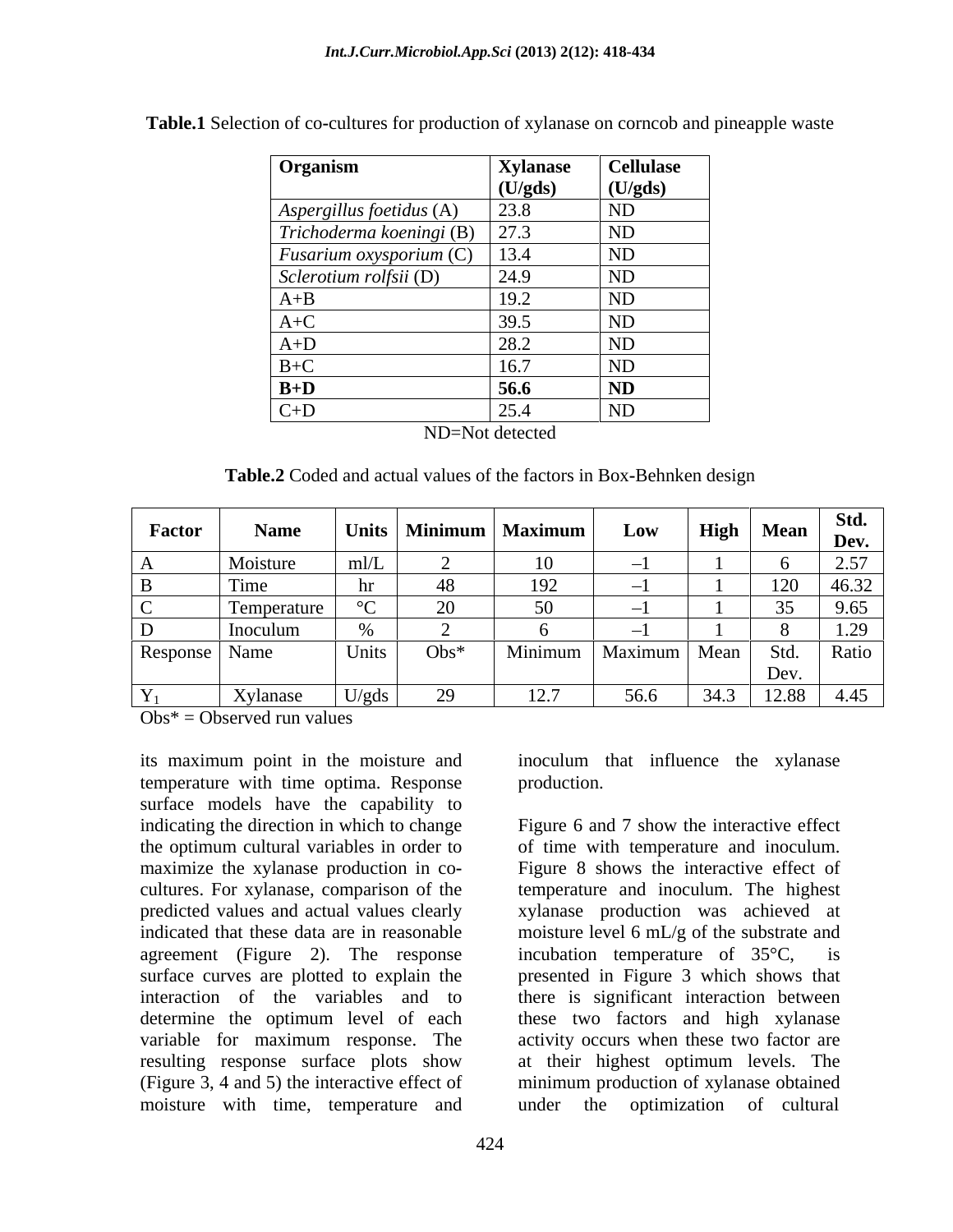| Std                             | $\mathbf{A}$                     | $\mathbf{B}$                     | $\mathbf C$                      | $\mathbf{D}$               | Xylanase (U/gds)         |
|---------------------------------|----------------------------------|----------------------------------|----------------------------------|----------------------------|--------------------------|
|                                 | $-1$                             | $-1$                             | $\overline{0}$                   | $\bf{0}$                   | 48.7 (45.9)              |
| 2                               |                                  | $-1$                             | $\overline{0}$                   |                            | 22.5 (18.48)             |
| $\overline{3}$                  | $\sim$                           |                                  | $\overline{0}$                   | $\overline{0}$             | 14.3(11.9)               |
| $\overline{4}$                  |                                  |                                  | $\overline{0}$                   | $\overline{0}$             | 49.6 (46.0)              |
| $5\overline{)}$                 | $\theta$                         | $\overline{0}$                   | $-1$                             | $-1$                       | 33.4(29.7)               |
| 6                               | $\overline{0}$                   | $\overline{0}$                   |                                  |                            | 41.3(36.5)               |
| $\overline{7}$                  | $\overline{0}$                   | $\overline{0}$                   | $-1$                             |                            | 36.4(45.6)               |
| 8                               | $\overline{0}$                   | $\overline{0}$                   |                                  |                            | 48.3 (45.6)              |
| 9                               | $-1$                             | $\overline{0}$                   | $\bf{0}$                         | $-1$                       | 15.3(11.2)               |
| 10                              |                                  | $\overline{0}$                   | $\bf{0}$                         | $-1$                       | $\overline{39.6}$ (46.2) |
| 11                              | $-1$                             | $\overline{0}$                   | $\bf{0}$                         |                            | 53.8 (50.0)              |
| 12                              |                                  | $\overline{0}$                   | $\bf{0}$                         |                            | 14.6(21.6)               |
| 13                              | $\overline{0}$                   | $-1$                             | $-1$                             | $\overline{0}$             | 12.7(16.2)               |
| 14                              | $\overline{0}$                   |                                  | $-1$                             | $\bf{0}$                   | 42.4 (44.9)              |
| 15                              |                                  | $\overline{0}$                   |                                  | $\overline{0}$             | 56.6(56.9)               |
| 16                              | $\theta$                         |                                  |                                  | $\overline{0}$             | 22.4(21.7)               |
| 17                              | $\sim$ $-$                       | $\overline{0}$                   | $-1$                             | $\overline{0}$             | 16.4(20.7)               |
| 18                              |                                  | $\overline{0}$                   | $-1$                             | $\overline{0}$             | 44.9 (39.7)              |
| 19                              | $\sim$                           | $\overline{0}$                   |                                  | $\overline{0}$             | 36.6(45.2)               |
| 20                              |                                  | $\overline{0}$                   |                                  | $\overline{0}$             | 33.7(32.8)               |
| 21                              | $\Omega$                         | $-1$                             | $\overline{0}$                   | $\overline{0}$             | 17.4(20.0)               |
| 22                              |                                  |                                  | $\overline{0}$                   |                            | 34.9 (38.1)              |
| 23                              | $\overline{0}$                   | $-1$                             | $\overline{0}$                   |                            | 48.2(48.4)               |
| 24                              | $\overline{0}$                   |                                  | $\bf{0}$                         |                            | 23.2(23.9)               |
| $25^{\circ}$                    | $\vert 0 \vert$                  | $\overline{0}$                   | $\overline{0}$                   | $\overline{0}$             | 37.5(37.5)               |
| $26^{\circ}$                    | $\overline{0}$                   | $\overline{0}$                   | $\overline{0}$                   | $\overline{0}$             | 37.5(37.5)               |
| 27 <sup>a</sup><br>$28^{\rm a}$ | $\overline{0}$                   | $\overline{0}$                   | $\overline{0}$                   | $\overline{0}$             | 37.5(37.5)               |
| 29 <sup>a</sup>                 | $\overline{0}$<br>$\overline{0}$ | $\overline{0}$<br>$\overline{0}$ | $\overline{0}$<br>$\overline{0}$ | $\overline{0}$<br>$\bf{0}$ | 37.5(37.5)<br>37.5(37.5) |

**Table.3** Box-Behnken design used to optimize the medium consequents for xylanase production

Std: Standard run order;  $a =$ Central value.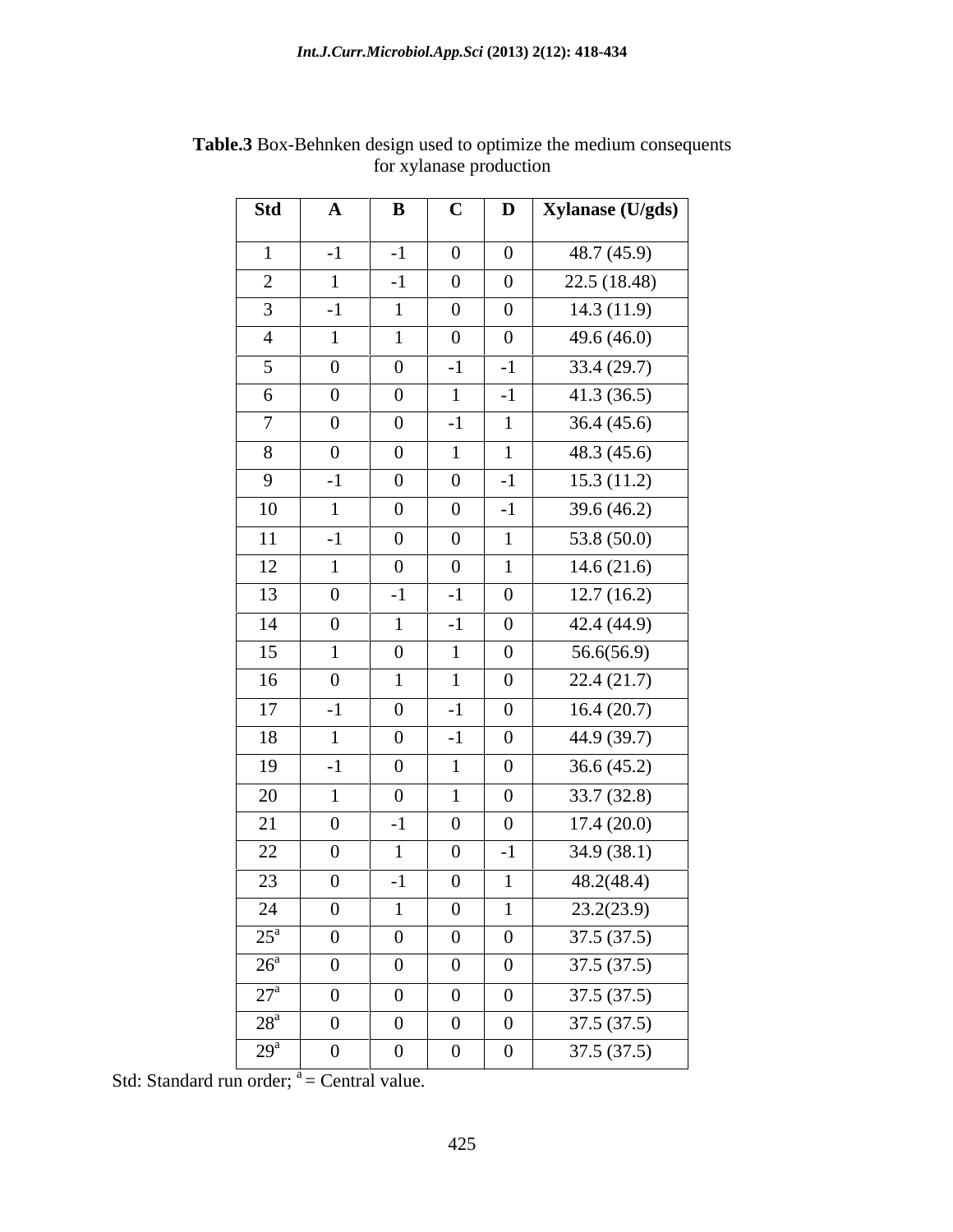| <b>Source</b>               | DF             | <b>Mean Square</b> | <b>F</b> Value | p-value                    |
|-----------------------------|----------------|--------------------|----------------|----------------------------|
|                             |                | $Y_1$              | $\mathbf{Y}_1$ | $Y_1$                      |
| Model                       | 14             | 305.78             | 11.55          | $\leq 0.0001$ <sup>*</sup> |
| A-Moisture(ml/L)            |                | 32.67              | 1.23           | ${<}0.0001*$               |
| $B$ -Time (h)               |                | 31.04              | 1.17           | $0.2971^{*}$               |
| C-Temperature $(^{\circ}C)$ |                | 231.44             | 8.75           | ${<}0.0001*$               |
| D-Inoculum $(\%)$           |                | 151.23             | 5.71           | $0.0314^{*}$               |
| AB                          |                | 945.56             | 35.73          | ${<}0.0001*$               |
| AC                          |                | 246.49             | 9.31           | $0.0086^{*}$               |
| AD                          |                | 1008.06            | 38.09          | $< 0.0001*$                |
| BC                          |                | 1020.80            | 38.57          | $< 0.0001*$                |
| <b>BD</b>                   |                | 451.56             | 17.06          | $0.0010^{#}$               |
| CD                          |                | $\overline{A}$     | 0.15           | $0.7033^{*}$               |
| $A^2$                       |                | 85.63              | 3.24           | $0.0936^{*}$               |
| B <sup>2</sup>              |                | 69.39              | 2.62           | $0.1277$ <sup>#</sup>      |
| $C^2$                       |                | 3.69               | 0.14           | $0.7145^{\text{*}}$        |
| $D^2$                       |                | 16.26              | 0.61           | $0.4462^*$                 |
| Residual                    | 14             | 26.46              |                |                            |
| Lack of Fit                 | 10             | 37.05              |                |                            |
| <b>Pure Error</b>           | $\overline{4}$ | $\overline{0}$     |                |                            |
|                             |                |                    |                |                            |
| Cor Total                   | 28             |                    |                |                            |

**Table.4** Analysis of variance for xylanase (Partial sum of squares).

 $Y_1 = X$ ylanase,  $*$  p< 0.05-Significant at 5% level,  $*$  p< 0.001-Significant at 1% level

conditions of moisture  $(6 \text{ mL/g})$ , time  $(48 \text{ mi} \cdot \text{m} \cdot \text{m} \cdot \text{m} \cdot \text{m} \cdot \text{m} \cdot \text{m} \cdot \text{m} \cdot \text{m} \cdot \text{m} \cdot \text{m} \cdot \text{m} \cdot \text{m} \cdot \text{m} \cdot \text{m} \cdot \text{m} \cdot \text{m} \cdot \text{m} \cdot \text{m} \cdot \text{m} \cdot \text{m} \cdot \text{m} \cdot \text{m} \cdot \text{m} \cdot \text{m} \cdot \text$ prediction of xylanase from the model was

The xylanase production by factors and building models. microorganisms is strongly influenced by

h), temperature (20°C) and inoculum (4%) salts and cultivation conditions. Therefore, was 12.7 (U/gds). The result from three it is crucial to search for the key replications was coincident with the influencing factors from the many related predicted value and the model was proven ones. To perform such a task, it is adequate.The maximum response extremely difficult and time**-**consuming. 56.6 (U/gds), and the experimental results employed in the present study for clearly indicated the increase in xylanase searching desirable responses needed for production by 3.6 fold. optimum conditions of factors, designing conditions of moisture (6 mL/g), time (48 introgen source, growth factors, inorganic<br>
th), temperature (20°C) and inoculum (4%) salts and cultivation conditions. Therefore,<br>
was 12.7 (U/gds). The result from thre influenci The current method such as RSM has been an experiment, evaluating the effects of factors and building models.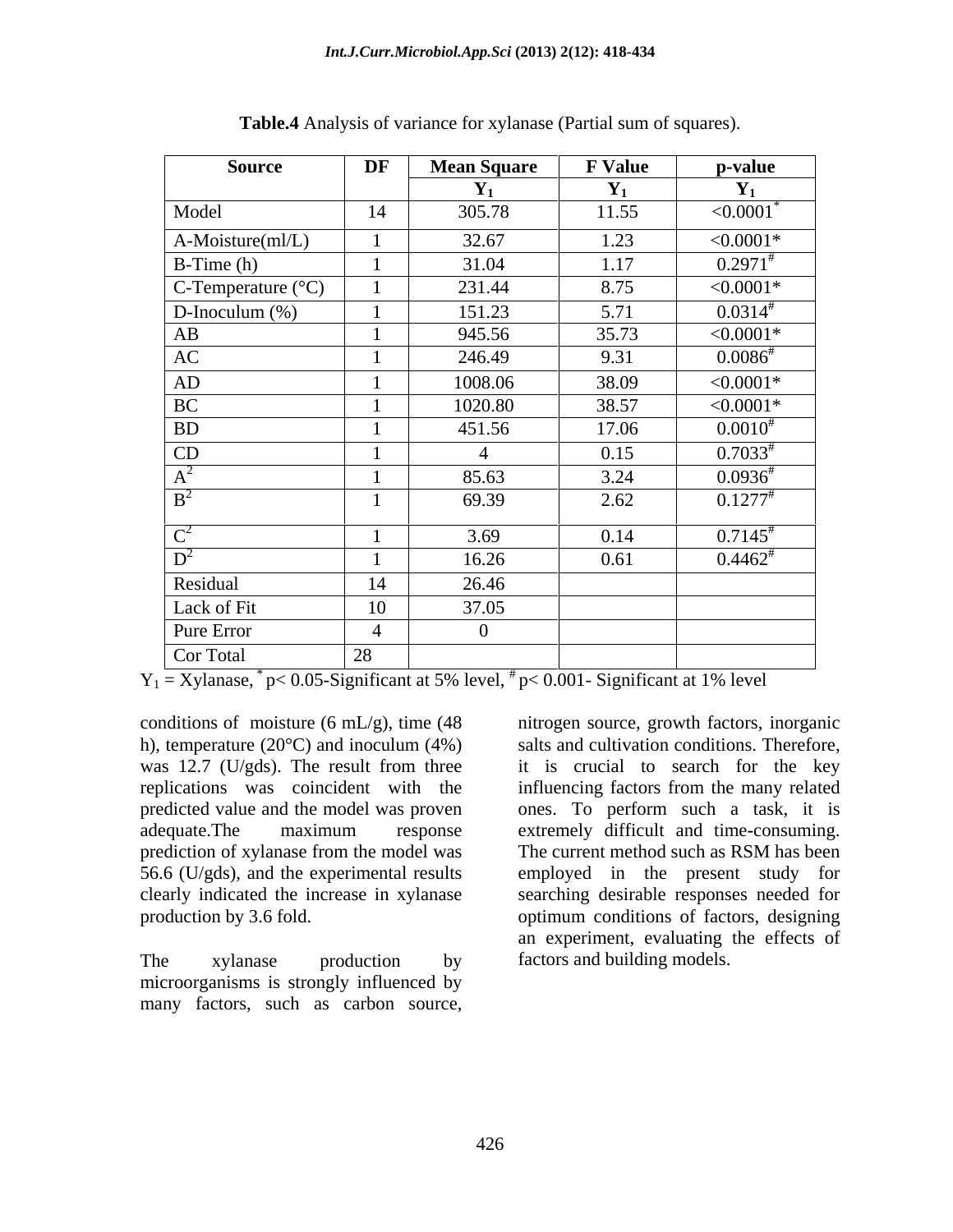Figure.1 HPLC chromatogram for xylan degradation by xylanase at 75<sup>°</sup>C by xylanase from  ${}^{0}C$  by xylanase from coculture.  $t=8.0$ , xylose;  $t=4.8$ , xylotetrose;  $t=4.5$ , xylotiose;  $t=3.9$ , xylotriose;  $t=4.4$ , xylohexose;  $t10.2$ , xylopentose;  $t=12.6$ , maltotriose



**Figure.2** Predicted vs. actual observation run values for co-culture xylanase production

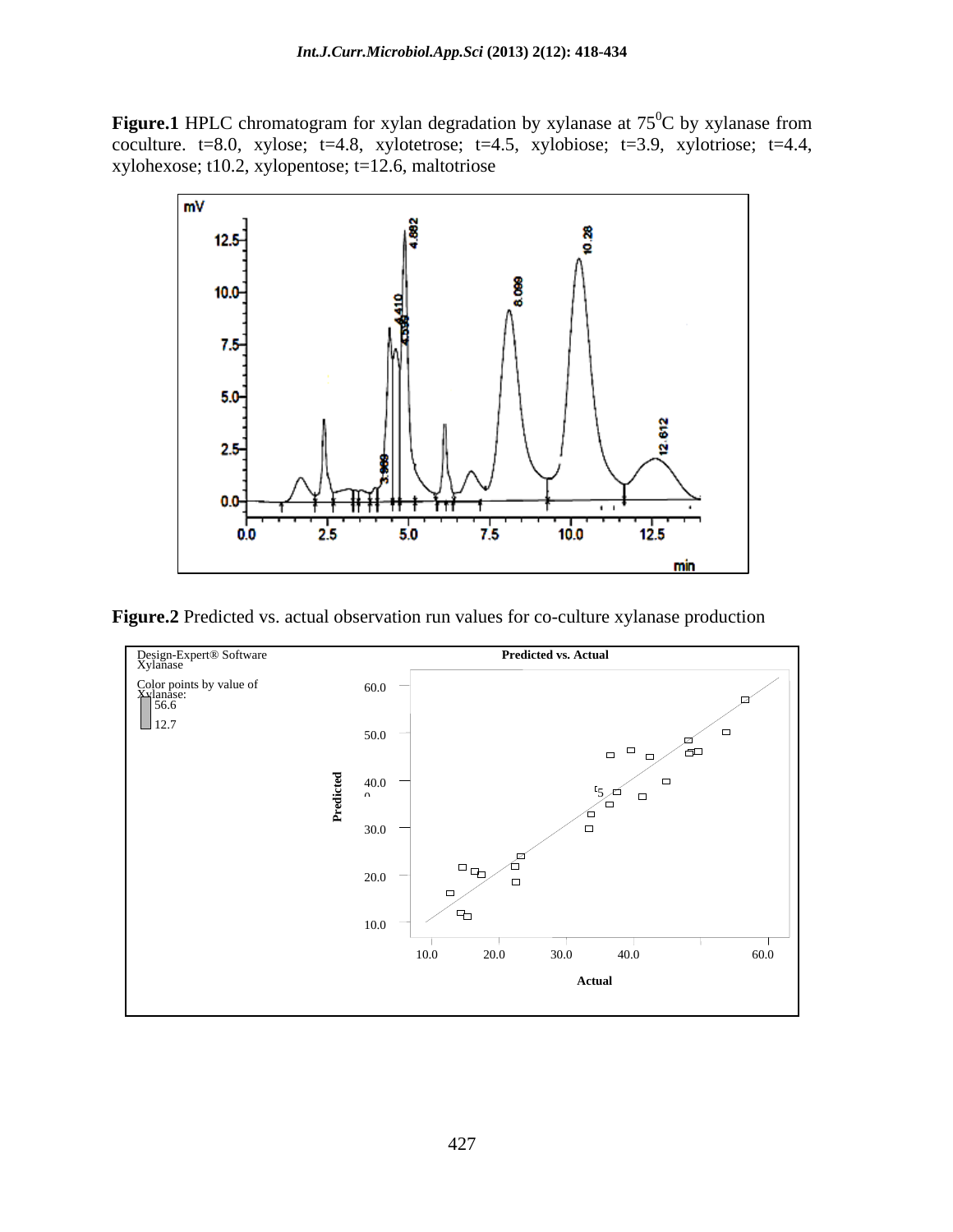



**Figure.4** Response surface plot shows the interactive effect of moisture and temperature on co-culture xylanase production

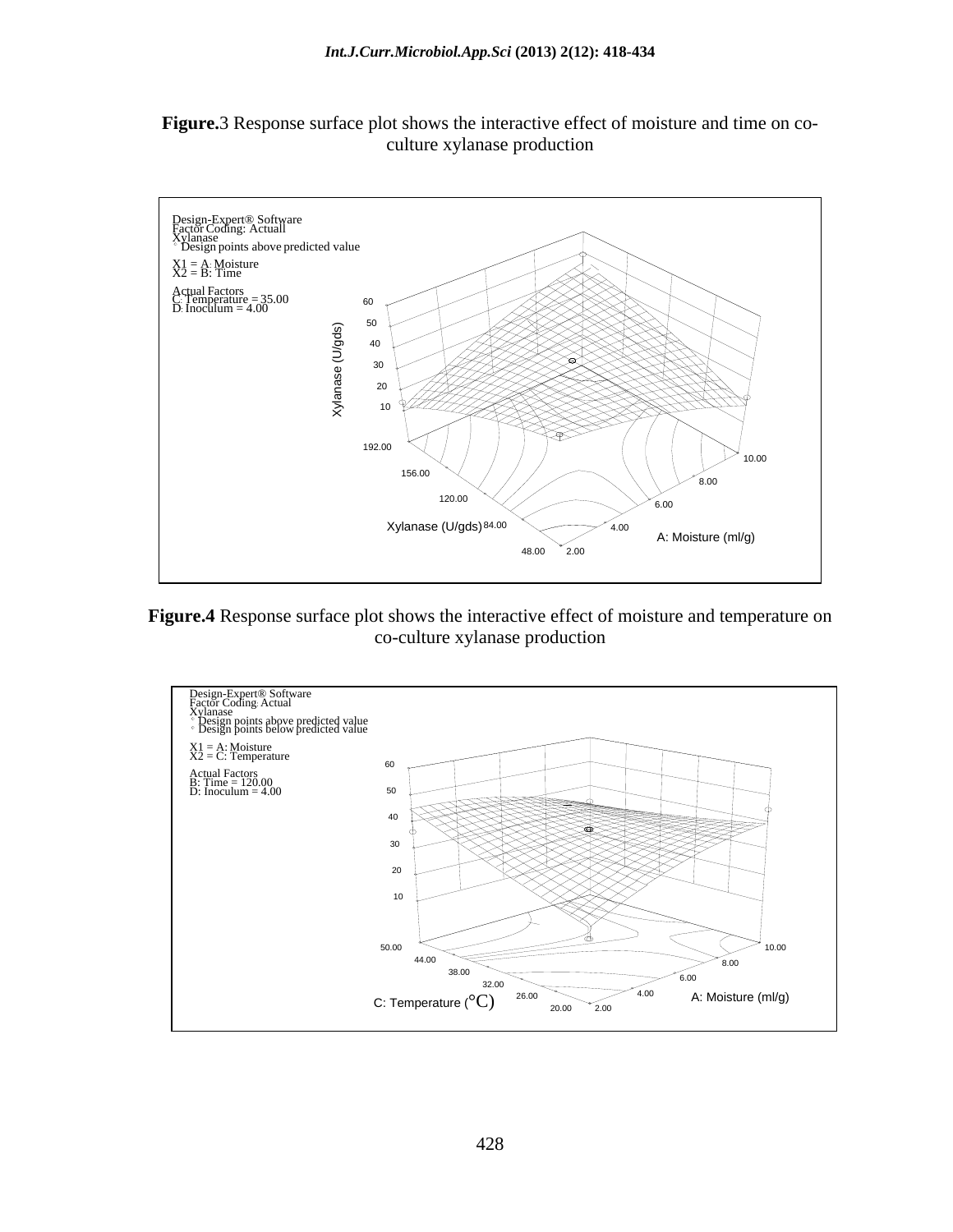**Figure.5** Response surface plot shows the interactive effect of moisture and inoculum on co culture xylanase production



**Figure.6** Response surface plot shows the interactive effect of time and temperature on co culture xylanase production

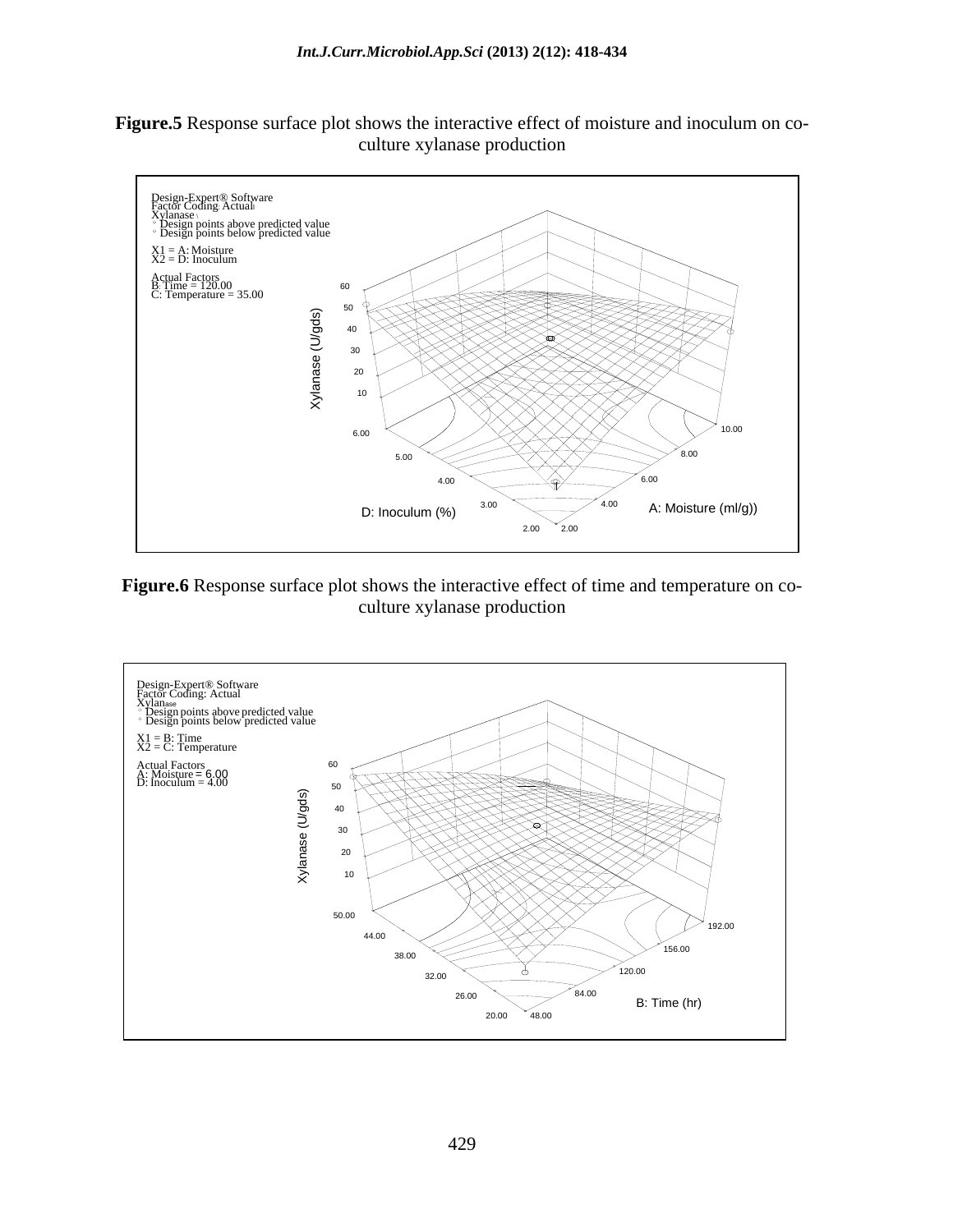



**Figure.8** Response surface plot shows the interactive effect of temperature and inoculum on co-culture xylanase production

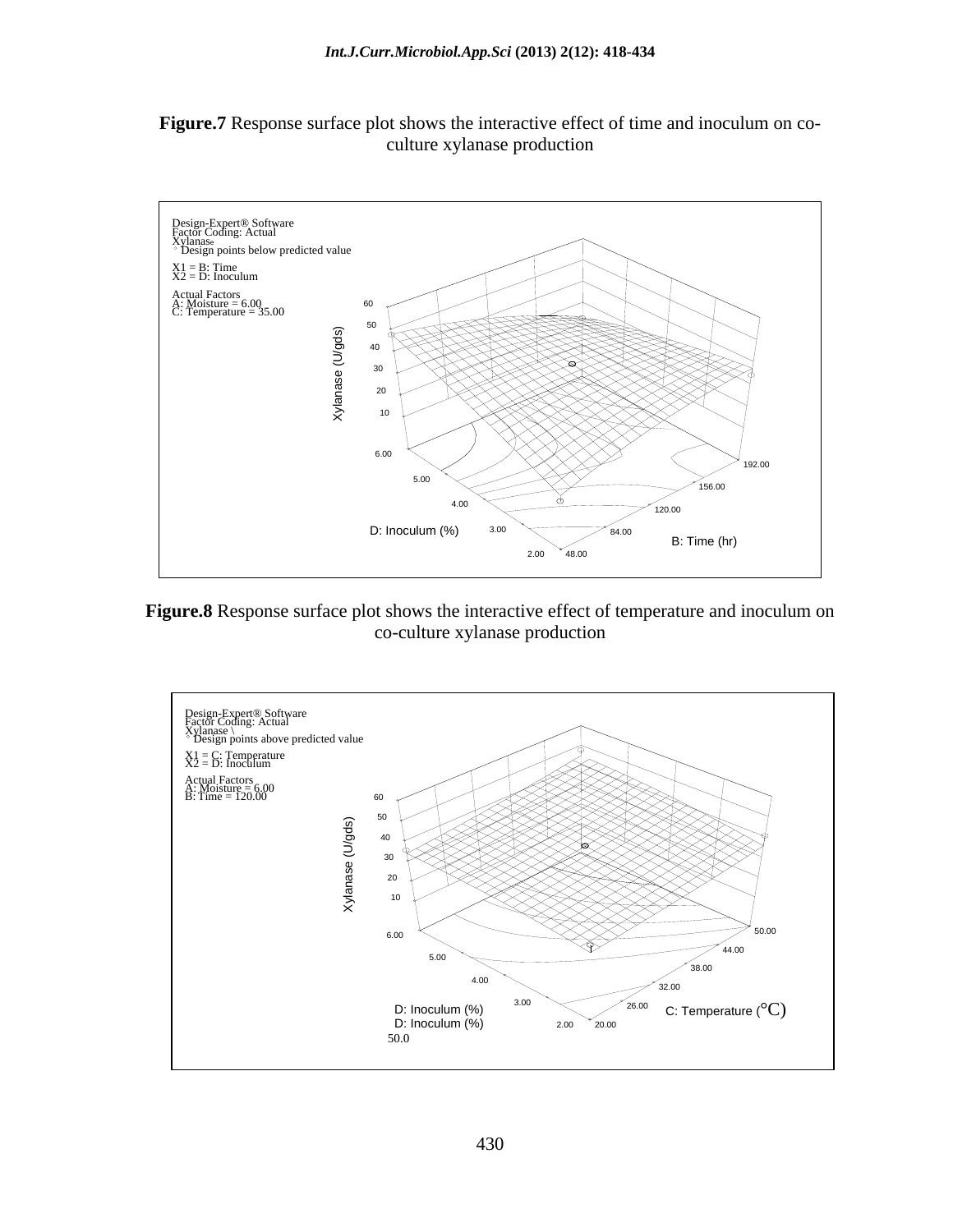Experiments were carried out to optimize xylanase production was done using the effects of various cultural condition conventional method, which involved variables such as moisture, time, varying one variable at a time while temperature and inoculum for xylanase keeping the other variables constant. This production by Box**-**cox design. RSM is considered as a useful method for produce the effect of interaction of analyzing several independent parameters different variables.To overcome this on response to expected dependent difficulty, RSM was used to optimize the variables because it integrates media composition and few process mathematical and statistical techniques variables (Selvendran *et al.,* 1985; (Box and Benhnken, 1960). Xylanases are Bocchini *et al.,* 2002; Techapun *et al.,* produced by excessive number of fungi 2002). and bacteria (Kambourova *et al.,* 2003). Many microorganisms are known to The highest xylanase production in corn produce different types of xylanases; the cob with pineapple (56.6 U/gds) was produce different types of xylanases; the cob with pineapple (56.6 U/gds) was nature of the enzymes varies depending observed when the cultural conditions of upon the genetic make-up of the moisture (6 mL/g) of the substrate and organisms. Among them, the enzymes temperature (35°C) of incubation were from fungi such as the *Trichoderma* spp. optimized. Among the four factors, only deserve the most attention. *Trichoderma*  two factors (moisture and temperature) spp. including *T. reesei, T. harzianum, T.*  were goodness of correlation, inoculum is *viride,* and *T. koeningi are* well known as excellent producers of both cellulolytic model. Investigations carried out by and xylanolytic enzymes (Wong *et al.,* Subramaniyan *et al.,* (2002) show that 1992). The benefit of co**-**culture is more initial moisture content of bagasse mass evident in SSF conditions because the was the most important factor affecting substrate may be utilized better in symbiotic association, as each culture may conditions (81% moisture content and 17 g have the specificity to grow and degrade bagasse), which yielded 2700 U/gds, the substrate. In the present study, corncob whereas its value predicted by a with pineapple medium used for the growth of co**-**culture, *T. koeningi* and *S.* (Selvendran *et al.,* 1985). Experimental *rolfsii* for xylanase production with design techniques are very useful tools for optimized culture conditions. Efficient and this purpose, as they can provide statistical complete hydrolysis of xylan requires the models which help in understanding the synergistic action of the main**-** and side- interactions among the nutrients at varying chain**-**cleaving enzymes with different concentrations and in calculating the

xylanase, treated with xylan substrate and xylose. Optimization of media and process conditions are the most important factors consortia secrete a broad spectrum of preliminary study, optimization of 2005). During co**-**cultivation of different

method is lengthy and often does not

specificities (Das *et al.*, 1984). **For the co-fermentation of producing** a given maximal enzyme production<br>For the co-fermentation of producing (Royer *et al.*, 1989). In the employment of degradation products were XOS and cannot be achieved by SmF. This is due to to reduce the production cost. In enzymes (Yang *et al.,* 2004; Holker *et al.,*2002). The highest xylanase production in corn 95% and time was 78% goodness fit of xylanase production under the optimized bagasse), which yielded <sup>2700</sup> U/gds, whereas its value predicted by <sup>a</sup> polynomial model was 2400 U/gds optimal concentration of each nutrient for a given maximal enzyme production (Royer *et al.,* 1989). In the employment of mixed cultures, SSF offers an option that the fact that during growth, fungal consortia secrete a broad spectrum of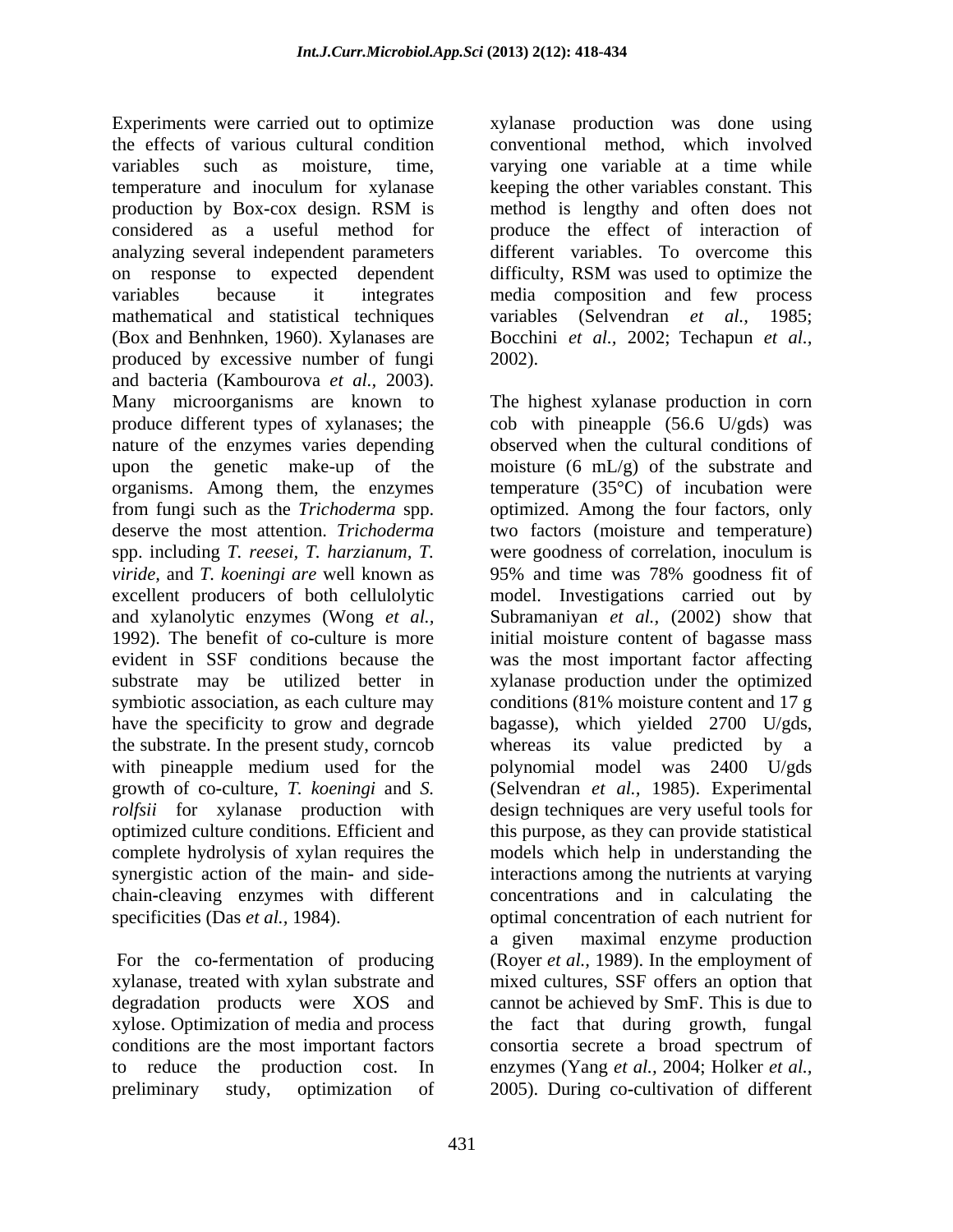fungi, some of the individual enzyme exylantic express production by *Bacillus* activities show synergistic increase *circulans* D1 in submerged whereas others remained unchanged fermentation using response surface (Guiterrez**-**Correa *et al.,* 1999). In the present studies, it was clearly indicated that co**-**cultures produce xylanase on different cultivation conditions, each one having its own specificity to cultivation study of quantitative variable. conditions. Statistical analysis of the experimental data showed that all four Coughlan, M.P., and Hazlewood, G.P. independent variables significantly  $1993. \beta -1,4-D-xy \text{lan}$  degrading influenced the xylanase production from enzyme systems: biochemistry, co-culture on the corn cob with pineapple peel. Biotechnol. Appl. Biochem. 17: 259-

This study clearly indicated that co**-**culture of *Trichoderma koeningi* and *Sclerotium rolfsii* produced high amount of xylanase Dekker, R.F.H., 1985. Biodegradation of compared to other co-cultures using cheaply available corncob and pineapple waste. RSM is adopted for optimization of 533. cultivation conditions to increase the Dekker, R.H.F., and Richard. G.N. 1976. xylanase production to a yield of 56.6 Hemicellulases: Their occurrence, U/gds. The profile of xylan degradation products indicated that co**-**culture crude xylanase is capable of degrading Birchwood xylan to various sugars, and has the prospects of use in various

former Deputy Director and Scientist, Central Food Technological Research Institute (CFTRI), Mysore, for his optimizing process parameters for the production of  $\alpha$ -amylase by encouragement and critical comments on

Bocchini, D.A., Alves-Prado H.F, Baida L.C, Roberto I.C, Gomes E and Da- Silva R. 2002. Optimization of xylanase production by *Bacillus circulans* D1 in submerged methodology. Pro. Biochem. 38: 727- 731.

- Box. G.E.P., and Benhnken, D.W. 1960. Some new three level design for the study of quantitative variable. Technometrics. 2: 455-475.
- 1993.  $\beta$ -1,4-D-xylan degrading enzyme systems: biochemistry, molecular biology and applications. 289.
- **Conclusion** Das, N.N., Das, S.C and Sarkar A.K. 1984. Lignin**-**xylan ester linkage in mesta fiber. Carbohydr. Res. 129, 197 207.
	- the hemicelluloses. In: Biosynth and Biodegra.Wood. Compon. 19: 505 533.
	- Hemicellulases: Their occurrence, purification, properties and mode of action. Adv. Carbohydr. Chem. Biochem. 32:277-352.
- fermentation industries. chemical bonds between lignins and Acknowledgement Technol. 14: 267–279. Eriksson, O., Goring, D.A and Lindgren B.O. 1980. Structural studies on the carbohydrates in spruce. Wood. Sci. Technol. 14: 267–279.
- We are thankful to Dr. S.C. Basappa, Ramachandram, S., Ghosh, S., the manuscript. *Aspergillus oryzae*. Biochem. Eng. J. Francis, F., Sabu, A., Nampoothiri, K.M., Szakacs, G and Pandey, A. 2003. Use of response surface methodology for optimizing process parameters for the production of  $\alpha$ -amylase by 15: 107-115.
- References Figure 11azier, w.c., and westhold, D.C. 2006. Frazier, W.C., and Westhoff, D.C. 2008. F. Microbiol, McGraw Hill Companies, New Delhi.
	- Gilbert, H. J., and Hazelwood, G. P. 1993. Bacterial cellulases and xylanases.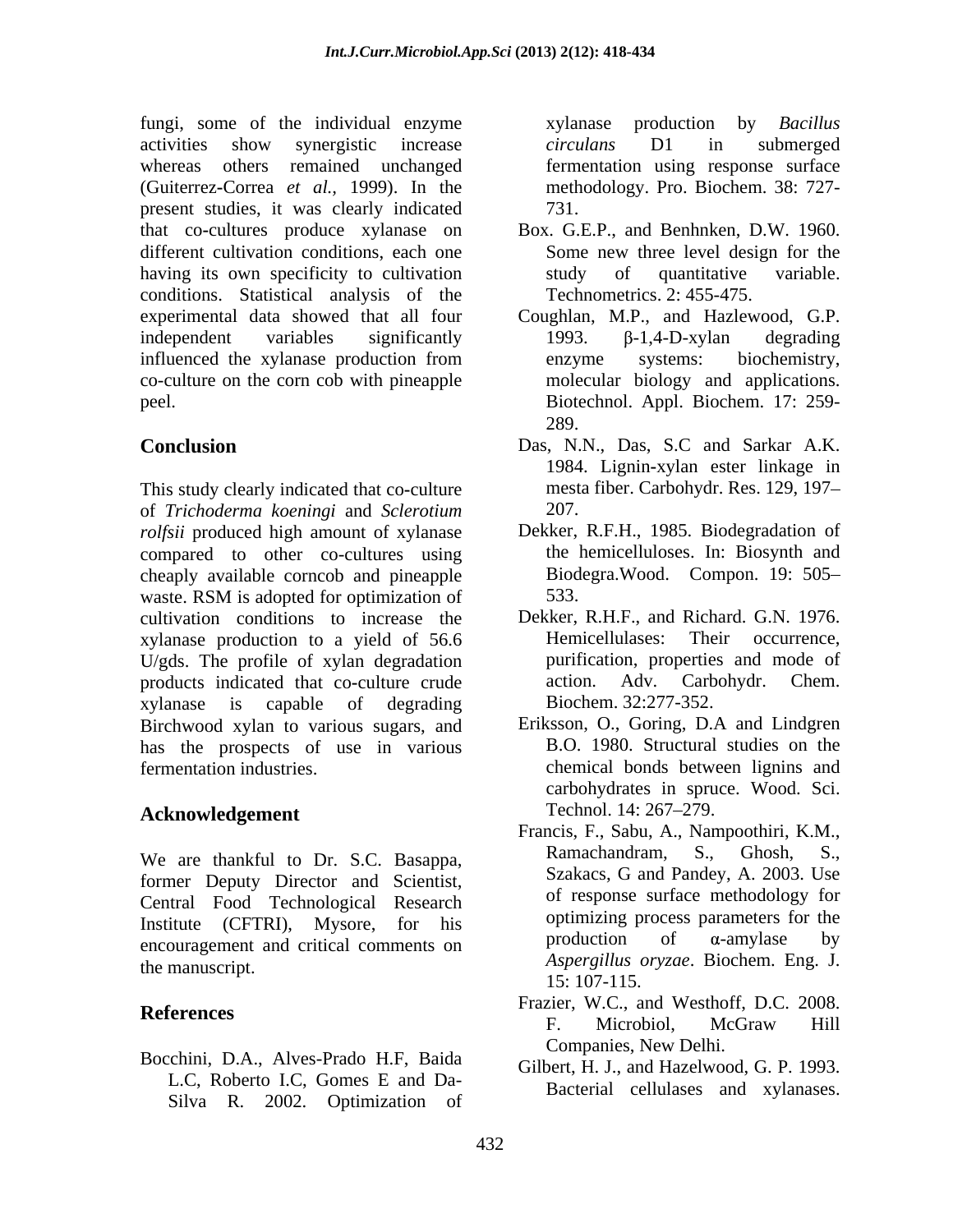- Guiterrez**-**Correa, M., Portal, L., Moreno, culture solid substrate of *Trichoderma*  cane baggase. Bioresource. Technol.
- Haaland, P.D., 1989. Separating signals from the noise. In Expe. Desig.
- Holker, U., and Lenz, J. 2005. Solid**-**state Opin. Microbiol. 8: 301-306.
- Kambourova, M., Mandeva, R., Fiume, I., Pandey, A., 2003. Solid-state<br>Maurelli, L., Rossi. M and Morana, A. fermentation. Biochem. Eng. J. 13: 81-2007. Hydrolysis of xylan at high *Sulfolobus solfataricus*, J.Appl. 77, 149-162.<br>Microbiol. 1586–1593. **Microbiol. 1586–1593.** Rao, K.L., Kim, C.H and Rhee, S.K. 2000.
- Kulkarni, N., Sendye, A and Rao, M. 1999. Molecular and biotechnological
- Lynd, L., Weimer, P., Zyl, W and Process. Biochem. 35: 639-647. 66:506-577. Tech. 11, 405–410.
- Maheshwari, R., Bharadwaj, G and Bhat,
- Mandels, M., and Weber, J. 1969. The and their applications, American
- Mason, R.L., Gunst, R.F and Hers, J.L. of Experiments with Application to Cell. Sci. 51–88. John Wiley and Sons. ISBN 0-471-
- J.Gen. Microbiol. 139: 187-194. Miller, G.L., 1959. Use of dinitrosalicylic P and Tengerdy, R.P. 1999. Mixed reducing sugar. Anal. Chem. 31:426 acid reagent for determination of 428.
- *reesei* with *Aspergillus niger* on sugar Muthuvelayudham, R., and Viruthagiri, T. 68: 173-178. using mutants of *Tricoderma reesei.* 2003. Production of cellulase protein International congress of Indian Pharmacy Graduates.
- Biotechnol. 61-83. Muthuvelayudham, R., and Viruthagiri, T. fermentation **-** are there any bagasse using *Tricoderma reesei* biotechnological advantages. Curr. cellulase protein. Ind. Chem. Engr*.* 2005. Biodegradation of sugarcane Congress.
	- Pandey, A., 2003. Solid**-**state fermentation. Biochem. Eng. J. 13: 81- 84.
- temperature by co-action of the Pandey, P., Selvakumar and C.R. Soccol. xylanase from *Anoxybacillus*   $$ xylosidase/a-arabinosidase from industrial enzymes, Current Science. P. Nigam. 1999. Solid state industrial enzymes, Current Science. 77, 149-162.
- aspects of xylanases, FEMS Microbial. from *Saccharomyces cerevisiae* using Rev. 23: 411-456. response surface methodology. Rao, K.L., Kim, C.H and Rhee, S.K. 2000. Statistical optimization of medium for the production of recombinant hirudin response surface methodology. Process. Biochem. 35: 639-647.
- Pretorius I. 2002. Microbial cellulose Royer J.C., and Nakas J.P. 1989. Xylanase utilization: Fundamentals and production by *Trichoderma* biotechnology. Microbiol. Mol. R. *longibrachiatum*. Enzyme. Microbe. production by *Trichoderma*  Tech.  $11,405-410$ .
- K.M. 2000. Thermophilic fungi: Their Application of factorial design to the physiology and enzymes. Microbiol. Mol. Biol. R. 64: 461-488. in batch cultures of *Streptomyces*  production of cellulases. In Cellulases antibiotic. Biotechnol. Lett. 15:559- Sarra, M., Redin, I and Ochin F. 1993. optimization of medium components *lividans* TK21 producing a hybrid 564.
- Chemistry Society. 391-398. Selvendran, R.R., 1985. Developments in 1989. Statistical Design and Analysis pectin and hemicellulosic polymers. J. the chemistry and biochemistry of Cell. Sci.  $51 - 88$ .
- Engineering and Science. New York: Silva, C.J.S.M., and Roberto I.C. 2001. 85364-X. *Candida guilliermondi* FTI 20037Optimization of xylitol production by